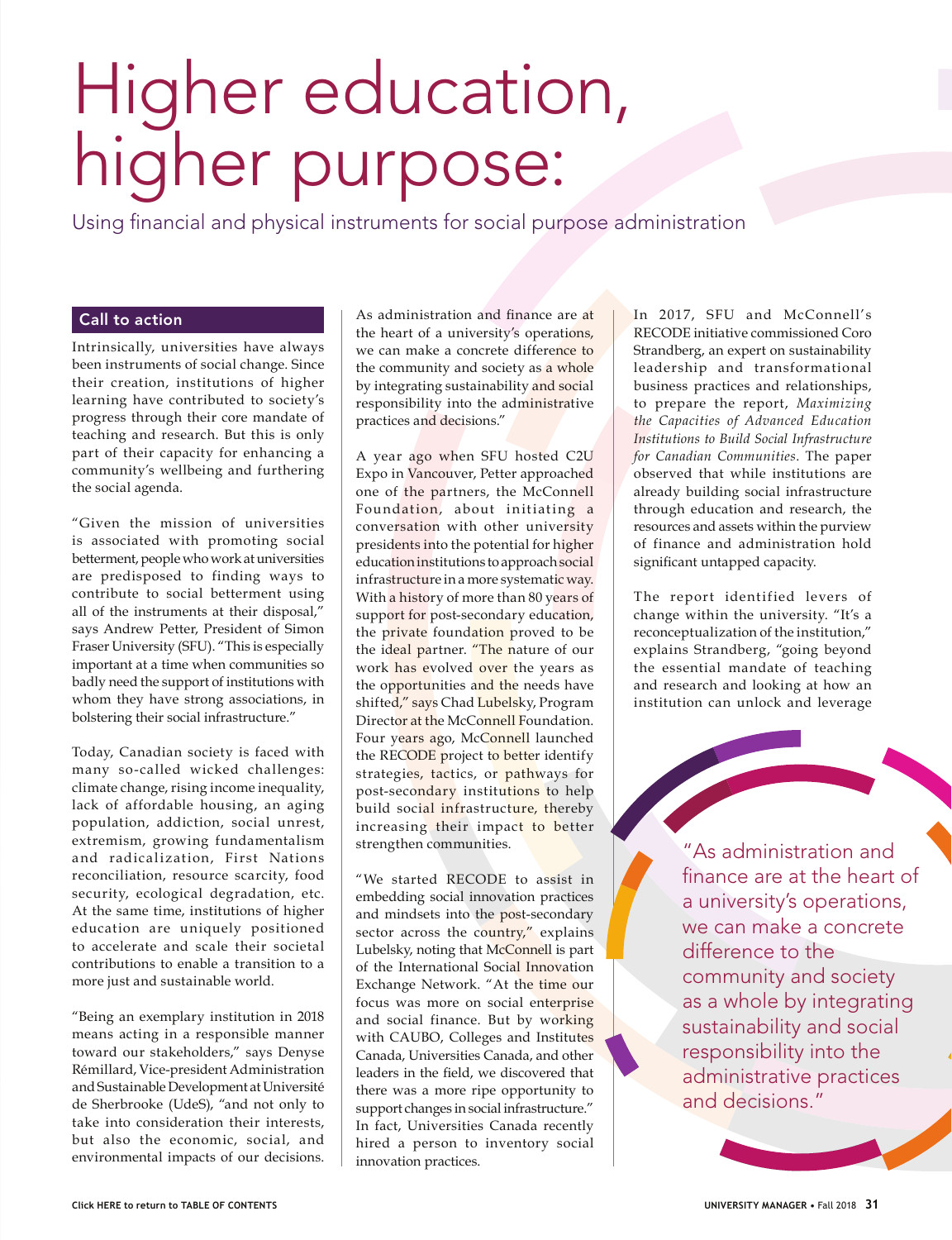a whole array of assets to contribute to community wellbeing. More than that, it's a framework for discussions within and across institutions. There are already advanced social purpose practices in the form of responsible investing, sustainable procurement, diversity and inclusion, and green building management, but there was no comprehensive framework to foster engagement and strategy across the entire spectrum of finance and admin practices."

The energy and excitement around the opportunities identified at a round table discussion of university presidents in response to the framework outlined in the paper has led to a series of follow-up initiatives. The presidents were already engaging with Universities Canada and Colleges and Institutes Canada. They encouraged McConnell to reach out to CAUBO to help take the initiative to the next level. "The president outlines the vision, but universities have to go multiple administrative levels deep in order for this framework to take hold," notes Lubelsky, adding CAUBO members are inherently well positioned to execute the work.

"The project could not be where it is today if not for CAUBO," adds Strandberg, noting that the organization was receptive to exploring the potential of this initiative. "Because CAUBO's mandate is aligned with this initiative and they are agile, they are able to respond to these opportunities."

Together, CAUBO and RECODE are seeking to identify industry best practices and support administrators in learning about embedding greater social value in domains such as human resources, facilities management, procurement, investment, risk management, planning and budgeting and ancillary services. While many administrative officers are already familiar with social and sustainable procurement and social and sustainable investment, the aim is that eventually, all core administrative functions will have a more explicit social component.

The joint initiative is designed to outline opportunities, learn about and overcome barriers, and support advanced education administrators in building the capacity of their institutions.

#### What does it all mean?

In her 2017 report and in the *Social Purpose Administration Primer: Using Financial and Physical Instruments to Build Social Infrastructure* (February 2018), Strandberg provides an overview of instruments for social engagement and calls for a focus on those that fall within the financial and physical, managed by finance and administration departments at universities and colleges. The document gives a description of each of these conventional assets and instruments, with examples of how they can be reconceived to serve an even higher purpose (*[https://re-code.ca/wp-content/](https://re-code.ca/wp-content/uploads/2018/05/Social-Administration-Primer-V1-Final-EN.pdf) [uploads/2018/05/Social-Administration-](https://re-code.ca/wp-content/uploads/2018/05/Social-Administration-Primer-V1-Final-EN.pdf)[Primer-V1-Final-EN.pdf\)](https://re-code.ca/wp-content/uploads/2018/05/Social-Administration-Primer-V1-Final-EN.pdf)*.

"The instruments associated with finance and administration are important to extending the reach of the university's social betterment mission," says Petter. "Each of these has the potential to add social value. We need to think of these instruments as opportunities for the university to operate not only as an education and research institution, but also as a social enterprise with capacities to add value to the communities we serve. The key to unlocking these capacities is to approach our finance and administrative levers in a more purposeful way."

He adds that this does not mean having to compromise the value of these instruments to advancing the core academic mission of universities. "But there are additional benefits we can gain from these instruments to make universities more valuable contributors to social infrastructure," says Petter, adding that universities can build on the experience they have already developed in areas such as service learning and communityengaged research. "We haven't given the same consideration to the community benefits that can be derived in the realm of finance and administration, yet there are huge opportunities there."

In her reports, Strandberg argues that activating financial and physical instruments to their fullest potential requires multi-disciplinary, cross-sector collaboration both within and beyond the university. It involves building pathways to link ideas, knowledge, and perspectives developed in higher education institutions to leaders in nonacademic sectors.

#### DEFINITION OF SOCIAL INFRASTRUCTURE

– the organizational arrangements and deliberate investments in society's systems, relationships, and structures that enable society to create a resilient, just, equitable and sustainable world. It includes social, economic, environmental, and cultural assets. (Maximizing the Capacities of Advanced Education Institutions to Build Social Infrastructure for Canadian Communities by Coro Strandberg.)

Petter points out that many higher education institutions are already engaged – and have been for many years – in a number of initiatives that activate these instruments to build societal infrastructure. However, to date, this has occurred on more of an ad hoc than a deliberate or strategic basis.

#### State of play

For the past three or four decades, through a number of different programs, Brandon University (BU) has been making higher education accessible to people for whom access to larger, southern communities is not possible. Along with measures such as sending faculty to Northern Manitoba, the university has also brought in educational assistants from the North and from Hutterite colonies for formal training at the main campus. By scheduling the classes in the spring and summer, the university leveraged its unused residence space for the program. "At the same time, there are additional resources put into each class to help participants succeed," notes Scott Lamont, Vice-President of Administration and Finance at BU. "Those are just the kinds of things the university has been doing for 40 years without thinking of them as initiatives with a social purpose."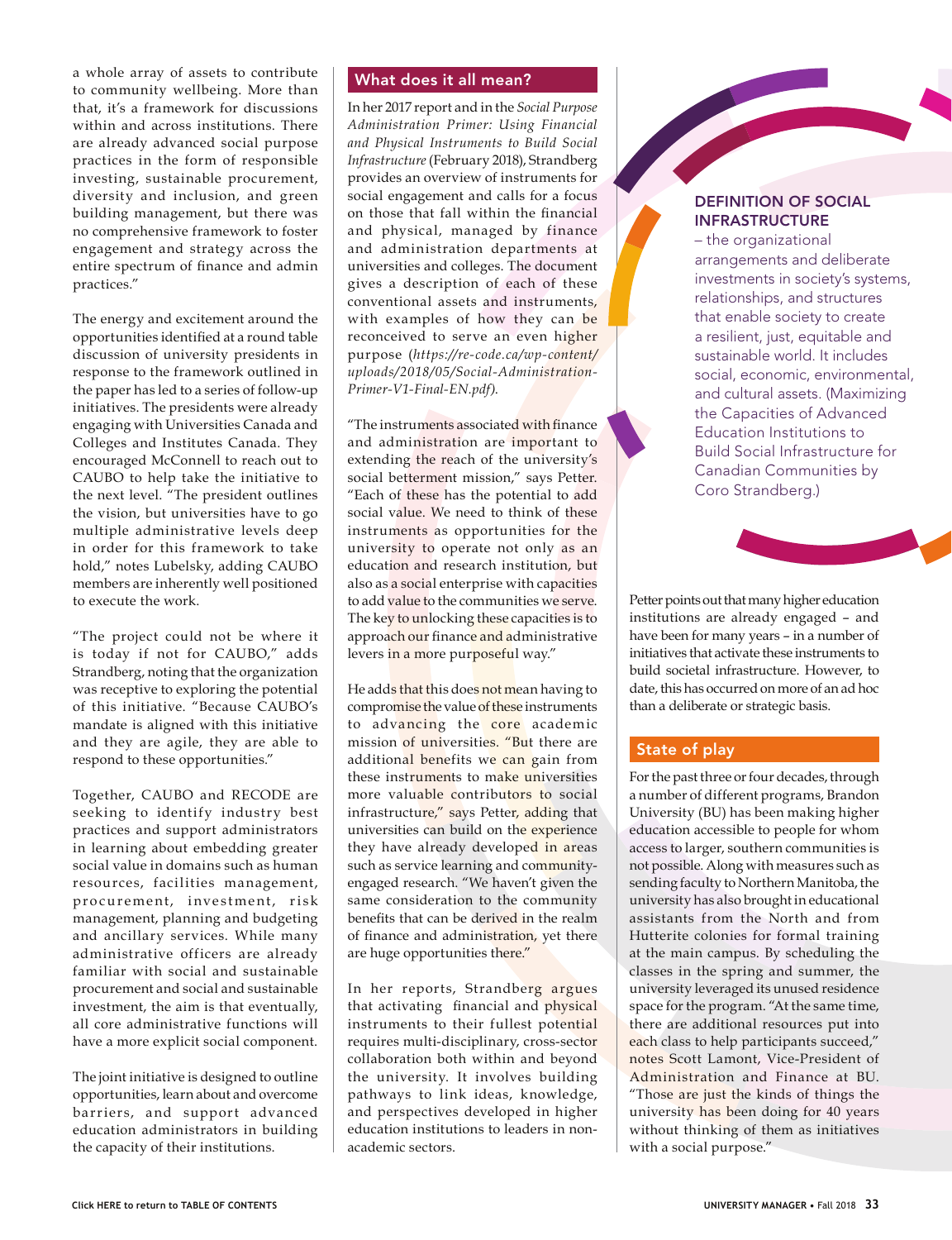

## SOCIAL PURPOSE FINANCE AND ADMINISTRATION:

- Integrating social and environmental objectives into administration and finance functions, roles, decisions, and behaviours to benefit the institution, students, and communities.
- Harnessing administration and finance tools, assets, resources, and relationships to innovate, accelerate, and scale social impact.
- Aligning job purpose with social purpose, where all administrative jobs have more purpose and contribute to social impact.

Recently, however, the University has become more conscious of its social purpose mandate, capitalizing on opportunities and initiating projects expressly made to build social infrastructure. Over the last few years, some of the unused residence space has been used to house evacuees from flood or fire as well as to provide affordable accommodations for community events such as conferences, the Canada Games, and, most recently, the Legion Games.

Noting the positive impact the decisions have had on the broader community and the relationships with that community, BU is currently exploring an ambitious downtown future development project. The president is in discussion with the City of Brandon and the Brandon Downtown Development Corporation as partners in a proposed public private (P3) revitalization of the city centre. The institution has also reached out across institutions, hiring the University of Winnipeg Community Renewal Corporation to contribute expertise it gained on its own project.

These kinds of initiatives are increasingly common. In 2008, SFU and the City of Surrey signed a Memorandum of Understanding to create an expanded university campus and mixed-use city centre. Another initiative that maximized use of University real estate saw plans for the UdeS to partner with the City of Sherbrooke in acquiring natural reserve status for the jointly-owned Parc du Mont-Bellevue, with the goal of protecting this natural resource and improving the user experience. Going forward, the UdeS and the City will jointly administer the park with the help of an external consultant.

"This project reflects the spirit of collaboration with our various partners and the involvement of our university community in building social infrastructure," says Rémillard.

While some initiatives involve external partners and community outreach, others involve modifying internal instruments. For instance, while it was important for UdeS to have a sustainability policy, it was even more important for the institution to develop a multi-sectoral action plan, involving more than 100 members of the university community and encompassing seven strategies to operationalize the university's visions and goals. These included responsible procurement, greenhouse gas emissions reductions, residual materials management, sustainable mobility, etc.

"We work closely with members of our community to create close links to all areas in which the university is active," adds Rémillard. "The reputation of our university is greatly enhanced by our involvement in sustainability and for many of our students, this reputation was a significant factor in choosing the UdeS."

## A rising tide raises all boats

In her report Strandberg pointed out that student values are shifting and that more and more young people are looking for educational experiences and careers where they can make a difference and contribute to society. As such, they are also looking for these values in the functioning of the institutions they attend. Pursuing a higher social purpose can enhance not only an institution's reputation but also its ability to attract and retain students, faculty and staff.

During the May 2011 flooding in western Manitoba, BU relocated an entire elementary school to its science building. After their return home, the University President handed out "Graduate of BU" T-shirts to all the children.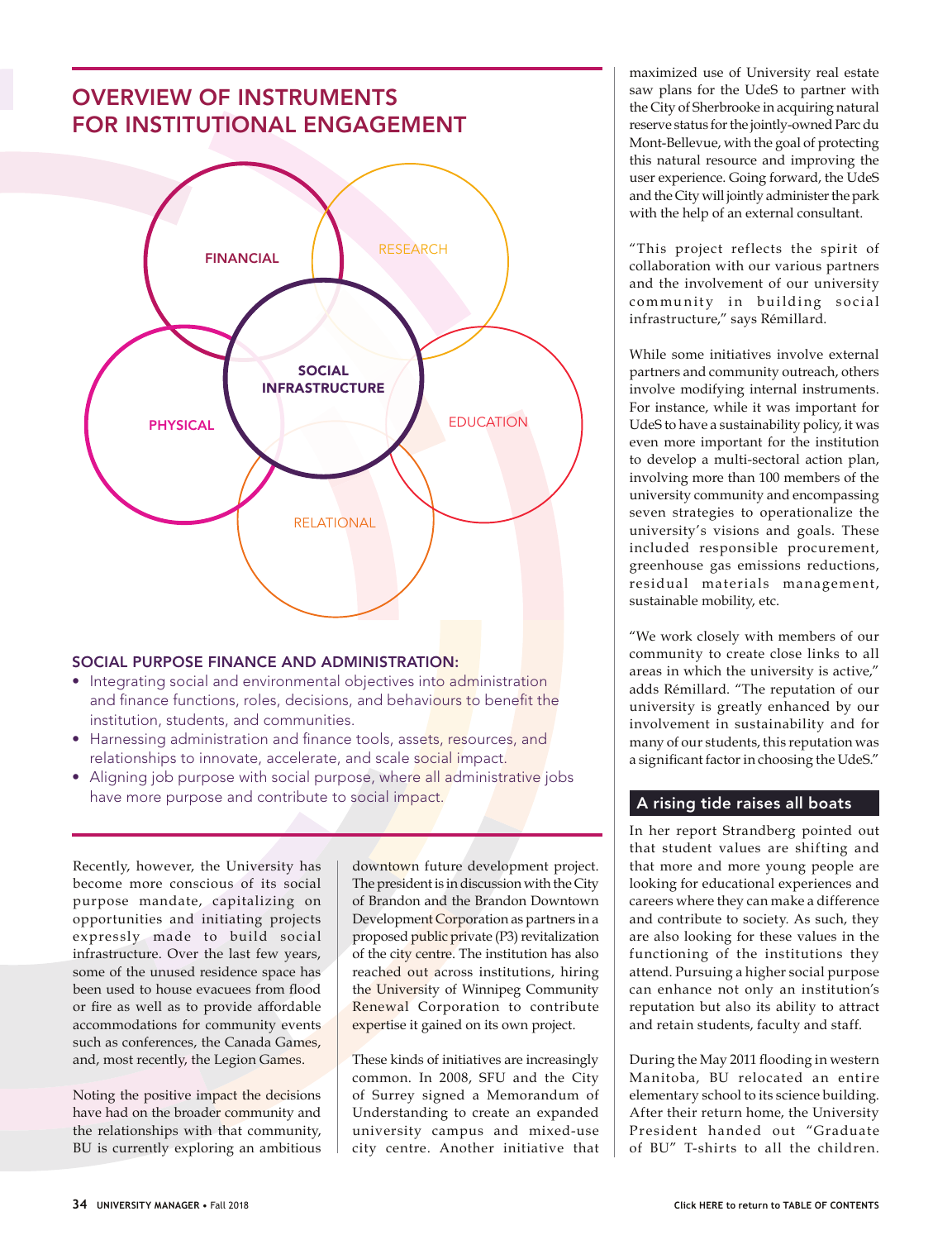"It was another way to connect to the community," says Lamont. "No doubt that the university hopes that these students will think of BU when it's time for them to attend post-secondary."

Sometimes using financial and physical instruments can rapidly benefit an institution – such as BU's emissionsreduction energy project that had a return on investment of three years and allowed the institution to meet its 2020-21 greenhouse gas targets well in advance. At other times, the benefits are less quantifiable, and the rewards more long term. "By making larger contributions to society, universities give governments, taxpayers, and community leaders more reasons to support them," says Petter, adding that an institution's involvement in the community helps to dispel the impression that universities are ivory towers, disconnected from society. "In philanthropy alone there has been a real shift. People want their gifts to make a difference." He notes that donors are more apt to give to universities that demonstrate greater societal impact. This, in turn, enables such universities to garner more support for their entire mission, including education and research.

At the same time, Lamont points out that the impetus behind building social infrastructure goes beyond the "what's in it for me" proposition. "At the core, social purpose management is really not about extrinsic value but about intrinsic value," he insists, pointing to such activities as the sustained collaboration of BU staff and students with World University Service Canada in fundraising to bring refugees to study at the institution, making it possible for BU to accept three students per year. By adopting a social purpose mandate, a university can empower people to exercise that desire to make a difference through their administrative functions.

Says Petter, most people see their involvement at a university as more than just a job. "They are there because they see a larger purpose and an opportunity to contribute to society," he explains. Strandberg agrees that embracing social purpose administration taps into people's own desire to make their work more meaningful.

Similarly, the impetus behind building social infrastructure goes beyond a desire to attract more funding,

philanthropy, or students. A healthy community is essential for a healthy institution. Therefore, what is good for the community is also good for the university. "Maximizing the use of assets in a planned, responsible, and measured way will lift all boats and enhance the viability of communities and their institutions," notes Stranberg.

"Rather than 'what's in it for me,' the university needs to ask itself 'can I do something good without it hurting me,'" says Lamont, pointing to a concern expressed by some members of the university community about Brandon's downtown development project. "A revitalized downtown makes for a revitalized university. But if you've helped downtown and hurt the university, you haven't accomplished a thing."

A risk management assessment indicated that early plans for the downtown redevelopment would have not allowed the university to accomplish its goals. Subsequently, the institution turned to a P3 model, with expressions of interests from private developers. "There is still a lot of worry on campus that we are going to use up all our time and attention as well as internal and external resources looking after downtown," explains Lamont, adding that repairing an academic building such as BU's science complex involves government funding and fundraising, whereas the downtown project may be completely fundable with private money. "We've been doing our best to explain that these are separate sources of funding."

# **Challenges**

Lubelsky points to problems of inertia and perceptions among peers as some of the other constraints involved with "rewiring" the use of instruments in the financial and physical realms of the university. "The mandate is wired for an old system," he says. "Administrators are being asked to re-engineer the processes by which they bring their mandate to bear, to challenge the status quo. Part of social purpose administration work involves identifying the barriers. We won't have any success if we are ignoring reality."

Embracing social purpose administration requires a cultural shift at some institutions and for some people within every institution. Petter notes that

universities are very diverse places where people tend to have strong and differing opinions. "It's an important conversation to have," he notes, adding that some may worry that activities that add social value will detract from the academic mission. "Change takes time and effort, and often requires resources to get from here to there."

In fact, in these times of budgetary cuts and financial constraints, the cost of social purpose administration continues to be common concern. "The main challenges are resistance to change and the limits imposed by financial constraints," concurs Rémillard.

However, there are many opportunities to extend the use of a university's existing financial and physical instruments at minimal or no cost to the institution. For example, when a donor pointed out the untapped potential for unused residence space, BU seized the opportunity to use dorm rooms as student scholarships. In another instance, the University tapped into a federal fund for survivors of residential schools so it could offer children from nearby indigenous communities free access to BU's Mini-University summer day camp program. "Often it is not a question of financial resources but of having the creativity, energy, and leadership," says Lamont.

#### **TERMINOLOGY**

Canadian institutions use different terms to describe their work in this area. Here are some:

- Social innovation
- Social impact
- Social purpose
- Social infrastructure
- Community engagement
- Sustainability
- Sustainable development